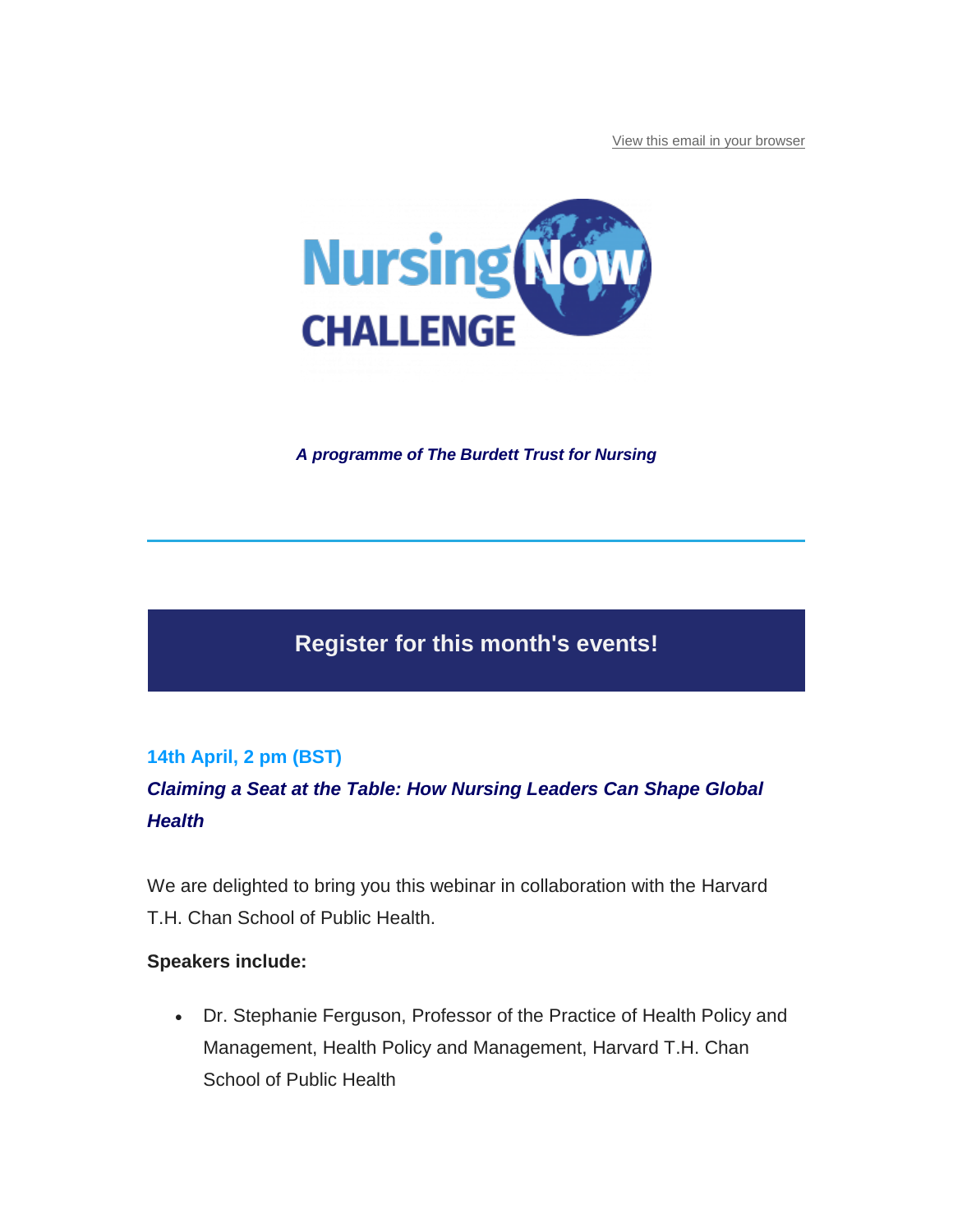- Sana Gul, Registered Nurse & Challengers' Committee Co-Chair of the Eastern Mediterranean Hub
- Mohamed Modber, Registered Nurse & Challengers' Committee Co-Chair of the African Hub
- Dean Michelle Williams, Harvard T.H. Chan School of Public Health

## [Register your place here.](https://appg-globalhealth.us17.list-manage.com/track/click?u=52efad79202f98db32d63c32e&id=0fcb3c14d1&e=be03f353fc)

## **22nd April, 9 am (BST)**

## *Challengers' Committee Western Pacific Regional Hub webinar*

#### **Speakers include:**

- Jim Jimeno, Co-Chair, Western Pacific Hub, Challengers' Committee
- Hazel Vera Tan, Co-Chair, Western Pacific Hub, Challengers' **Committee**

## [Register here.](https://appg-globalhealth.us17.list-manage.com/track/click?u=52efad79202f98db32d63c32e&id=db1ff7c405&e=be03f353fc)

## **27th April, 10 am (BST)**

## *Health Action Training information session*

Thanks to funding from The Burdett Trust for Nursing, the Nursing Now Challenge has partnered with Health Action Training (HAT) to bring members of the network access to HAT's innovative communication training, free of charge.

To learn more about the HAT courses, we would like to invite you to attend an information session at **10 am (BST) on 27th April.**

## **[Please register here.](https://appg-globalhealth.us17.list-manage.com/track/click?u=52efad79202f98db32d63c32e&id=39bd5ffad4&e=be03f353fc)**